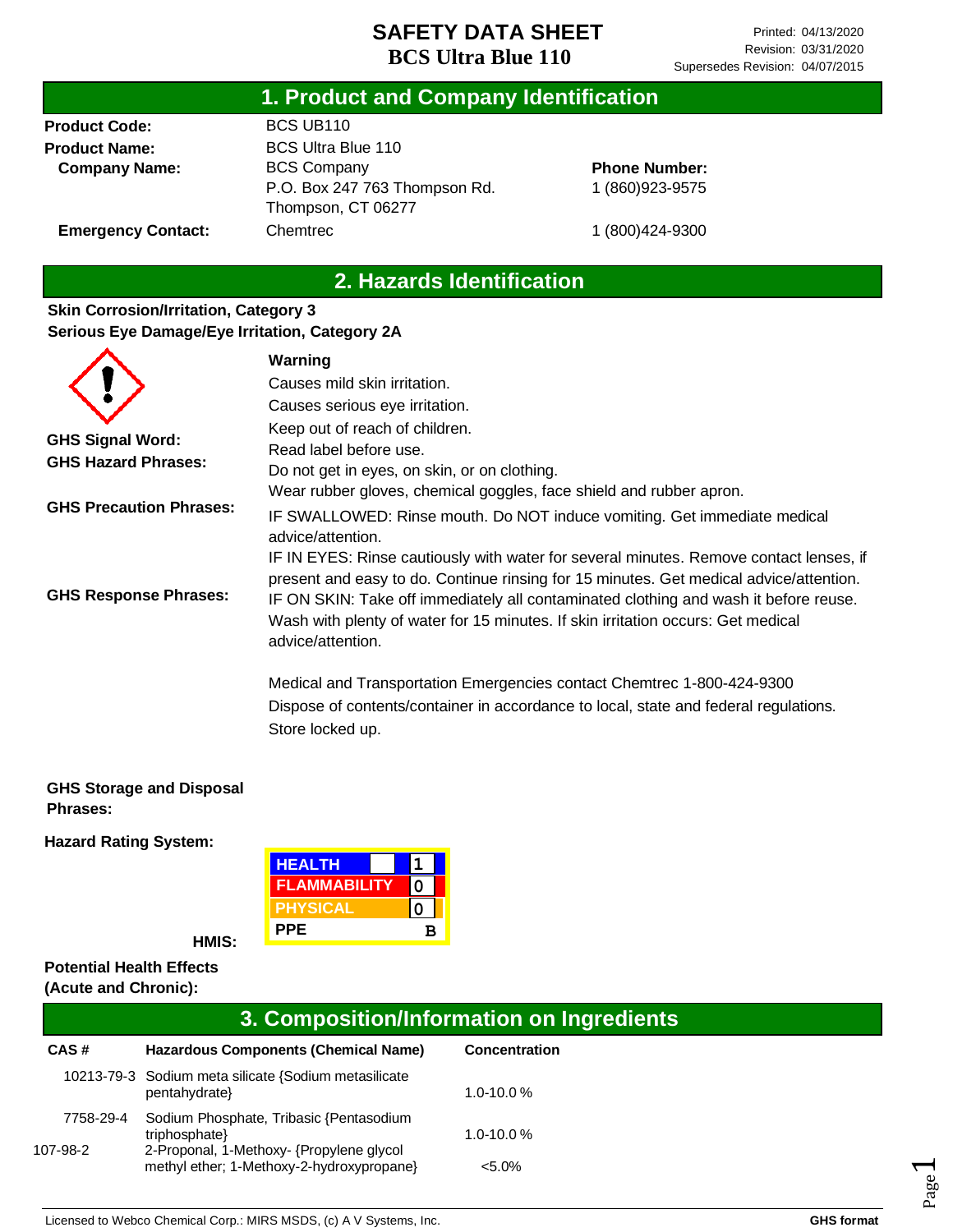|                                                                                                   |                                                                                                                                                                                                                                                                                                                                                                                                                                                                                                                                                                     | <b>4. First Aid Measures</b>                                                                                           |  |  |
|---------------------------------------------------------------------------------------------------|---------------------------------------------------------------------------------------------------------------------------------------------------------------------------------------------------------------------------------------------------------------------------------------------------------------------------------------------------------------------------------------------------------------------------------------------------------------------------------------------------------------------------------------------------------------------|------------------------------------------------------------------------------------------------------------------------|--|--|
| <b>Emergency and First Aid</b><br><b>Procedures:</b>                                              |                                                                                                                                                                                                                                                                                                                                                                                                                                                                                                                                                                     |                                                                                                                        |  |  |
| In Case of Skin Contact:                                                                          | Flush thoroughly with fresh, tepid water for 15 minutes. Discard contaminated clothing<br>and footwear or wash before reuse.                                                                                                                                                                                                                                                                                                                                                                                                                                        |                                                                                                                        |  |  |
| In Case of Eye Contact:                                                                           | Immediately flush eyes with large amounts of fresh, tepid water for at least 15 minutes.<br>Hold eyelids open to ensure complete irrigation of eye and lid tissues. Tilt head to the<br>side and irrigate the eye from the bridge of the nose to the outside of the face. Keep<br>run-off from entering the other eye, mouth or ear. Washing eye within the first few<br>seconds is essential to achieve maximum effectiveness. Remove contact lenses, if<br>present and easy to do. Continue rinsing. If eye irritation persists, get medical<br>advice/attention. |                                                                                                                        |  |  |
| In Case of Ingestion:                                                                             | Do not induce vomiting. Rinse mouth with fresh, Tepid water, then immediately drink 4-8<br>oz. or milk or water. Never give anything by mouth to an unconscious person. If<br>vomiting occurs, keep airways open. Keep head lower than hips to prevent aspiration<br>into the lungs. Get medical advice/attention.                                                                                                                                                                                                                                                  |                                                                                                                        |  |  |
|                                                                                                   |                                                                                                                                                                                                                                                                                                                                                                                                                                                                                                                                                                     | <b>5. Fire Fighting Measures</b>                                                                                       |  |  |
| <b>Flash Pt:</b>                                                                                  | No data.                                                                                                                                                                                                                                                                                                                                                                                                                                                                                                                                                            |                                                                                                                        |  |  |
| <b>Explosive Limits:</b>                                                                          | LEL: No data.                                                                                                                                                                                                                                                                                                                                                                                                                                                                                                                                                       | UEL: No data.                                                                                                          |  |  |
| <b>Autoignition Pt:</b>                                                                           | No data.                                                                                                                                                                                                                                                                                                                                                                                                                                                                                                                                                            |                                                                                                                        |  |  |
| <b>Fire Fighting Instructions:</b>                                                                | Suitable Extinguishing Media: Dry chemical, CO2, sand, earth, water spray or regular foam.<br>As in any fire, wear a self-contained breathing apparatus in pressure-demand,<br>MSHA/NIOSH (approved or equivalent), and full protective gear.                                                                                                                                                                                                                                                                                                                       |                                                                                                                        |  |  |
| <b>Flammable Properties and</b><br>Hazards:                                                       | No data available.                                                                                                                                                                                                                                                                                                                                                                                                                                                                                                                                                  |                                                                                                                        |  |  |
|                                                                                                   |                                                                                                                                                                                                                                                                                                                                                                                                                                                                                                                                                                     | <b>6. Accidental Release Measures</b>                                                                                  |  |  |
| <b>Protective Precautions,</b><br><b>Protective Equipment and</b><br><b>Emergency Procedures:</b> |                                                                                                                                                                                                                                                                                                                                                                                                                                                                                                                                                                     | Rubber or neoprene gloves, Safety glasses, Wear chemical protective clothing.                                          |  |  |
| <b>Material Is Released Or</b><br>Spilled:                                                        | applicable regulations.                                                                                                                                                                                                                                                                                                                                                                                                                                                                                                                                             | Steps To Be Taken In Case Absorb spill with inert material (e.g. dry sand or earth), and dispose of in accordance with |  |  |
|                                                                                                   |                                                                                                                                                                                                                                                                                                                                                                                                                                                                                                                                                                     | <b>7. Handling and Storage</b>                                                                                         |  |  |
| <b>Precautions To Be Taken in</b><br>Handling:                                                    |                                                                                                                                                                                                                                                                                                                                                                                                                                                                                                                                                                     | For industrial or institutional use only. Keep from freezing.                                                          |  |  |
| <b>Precautions To Be Taken in</b><br>Storing:                                                     |                                                                                                                                                                                                                                                                                                                                                                                                                                                                                                                                                                     |                                                                                                                        |  |  |

| 8. Exposure Controls/Personal Protection |                                                                                           |                     |                                      |                      |
|------------------------------------------|-------------------------------------------------------------------------------------------|---------------------|--------------------------------------|----------------------|
| CAS#                                     | <b>Partial Chemical Name</b>                                                              | <b>OSHA TWA</b>     | <b>ACGIH TWA</b>                     | <b>Other Limits</b>  |
| 10213-79-3                               | Sodium meta silicate<br>{Sodium metasiliate}<br>pentahydrate}                             | No data.            | No data.                             | No data.<br>No data. |
| 7758-29-4                                | Sodium phosphate,<br>Tribasic {Pentasodium<br>triphosphate}                               | No data.<br>No data | No data                              |                      |
| 107-98-2                                 | 2-Propanol, 1-Methoxy-<br>{Propylene glycol methyl ether; 1-<br>Methoxy-2-hydroxypropane} |                     | <b>TLV: 100 ppm</b><br>STEL: 150 ppm | No data              |

Licensed to Webco Chemical Corp.: MIRS MSDS, (c) A V Systems, Inc. **GHS** format **GHS** format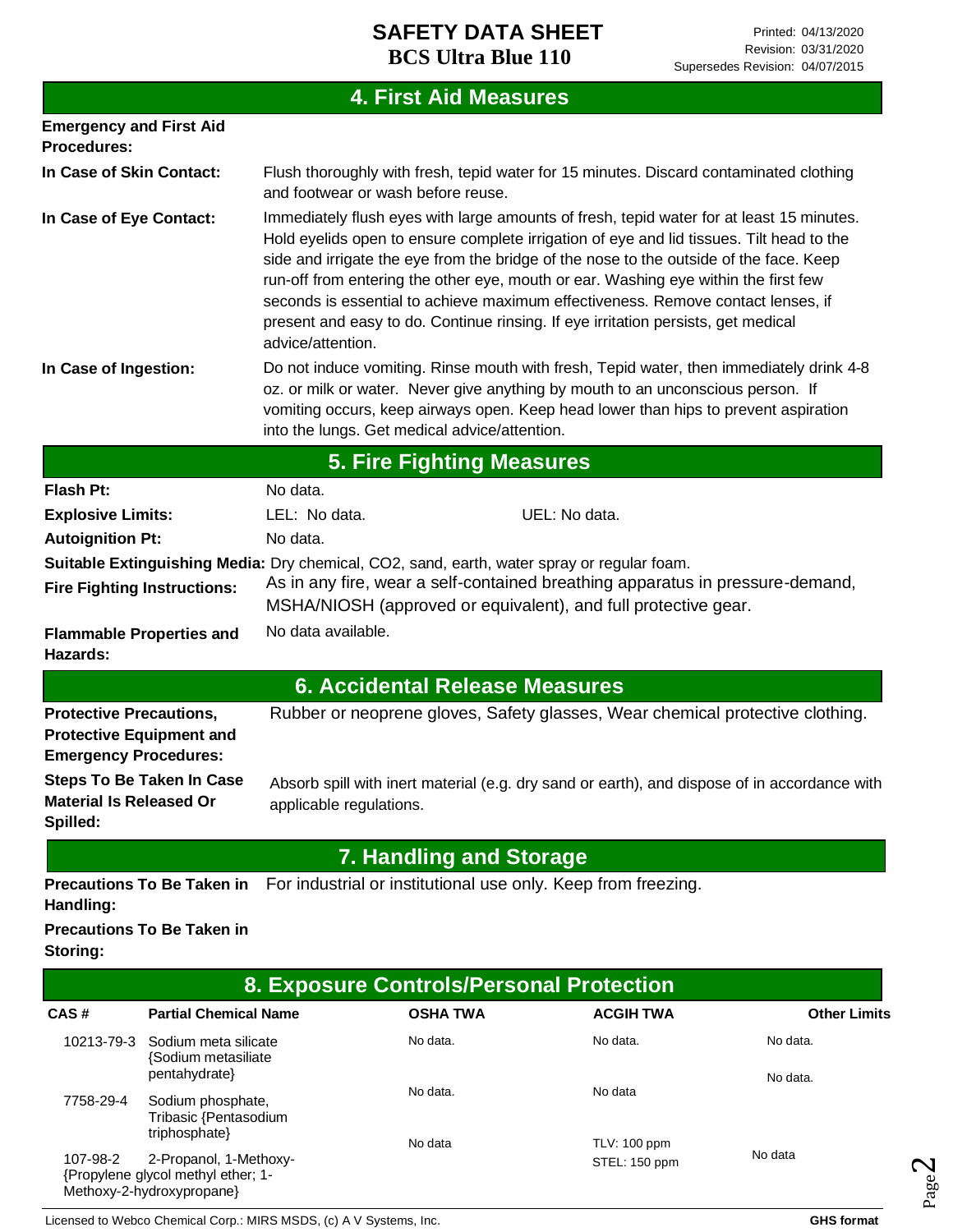| <b>Eye Protection:</b><br>Safety glasses<br><b>Protective Gloves:</b> | <b>Respiratory Equipment</b><br>(Specify Type): | A respirator is not needed under normal and intended conditions of product use. |
|-----------------------------------------------------------------------|-------------------------------------------------|---------------------------------------------------------------------------------|
|                                                                       |                                                 |                                                                                 |
|                                                                       |                                                 |                                                                                 |
| <b>Other Protective Clothing:</b>                                     |                                                 | Rubber or neoprene gloves                                                       |
| Wear chemical protective clothing.<br><b>Engineering Controls</b>     |                                                 |                                                                                 |
| No data available.<br>(Ventilation etc.):                             |                                                 |                                                                                 |

|                                                                     | 9. Physical and Chemical Properties          |                                                                                                                                                                              |
|---------------------------------------------------------------------|----------------------------------------------|------------------------------------------------------------------------------------------------------------------------------------------------------------------------------|
| <b>Physical States:</b>                                             | [X] Liquid<br>[ ] Solid<br>[ ] Gas           |                                                                                                                                                                              |
| <b>Appearance and Odor:</b>                                         | Appearance: Blue Liquid<br>Odor: Lemon odor. |                                                                                                                                                                              |
| pH:                                                                 | $@1\% - 9.0 - 10.5$                          |                                                                                                                                                                              |
| <b>Melting Point:</b>                                               | No data.                                     |                                                                                                                                                                              |
| <b>Boiling Point:</b>                                               | No data.                                     |                                                                                                                                                                              |
| <b>Autoignition Pt:</b>                                             | No data.                                     |                                                                                                                                                                              |
| Flash Pt:                                                           | No data.                                     |                                                                                                                                                                              |
| <b>Explosive Limits:</b>                                            | LEL: No data.                                | UEL: No data.                                                                                                                                                                |
| Specific Gravity (Water = 1): No data.                              |                                              |                                                                                                                                                                              |
| Vapor Pressure (vs. Air or<br>mm Hg):                               | No data.                                     |                                                                                                                                                                              |
| Vapor Density (vs. $Air = 1$ ):                                     | No data.                                     |                                                                                                                                                                              |
| <b>Evaporation Rate:</b>                                            | No data.                                     |                                                                                                                                                                              |
| <b>Solubility in Water:</b>                                         | 100                                          |                                                                                                                                                                              |
| <b>Percent Volatile:</b>                                            | No data.                                     |                                                                                                                                                                              |
|                                                                     | <b>10. Stability and Reactivity</b>          |                                                                                                                                                                              |
| Stability:                                                          | Stable [X]<br>Unstable [ ]                   |                                                                                                                                                                              |
| <b>Conditions To Avoid -</b><br>Instability:                        | equipment.                                   | Avoid handling conditions which may allow for leaks and spills of this material. Do not<br>permit personnel to handle this product without proper training and/or protective |
| Incompatibility - Materials To No data available.<br>Avoid:         |                                              |                                                                                                                                                                              |
| Hazardous Decomposition Or No data available.<br><b>Byproducts:</b> |                                              |                                                                                                                                                                              |
| <b>Possibility of Hazardous</b><br><b>Reactions:</b>                | Will not occur [X]<br>Will occur [ ]         |                                                                                                                                                                              |
| <b>Conditions To Avoid -</b><br><b>Hazardous Reactions:</b>         | No data available.                           |                                                                                                                                                                              |

Licensed to Webco Chemical Corp.: MIRS MSDS, (c) A V Systems, Inc. **GHS** format **GHS** format

Page ო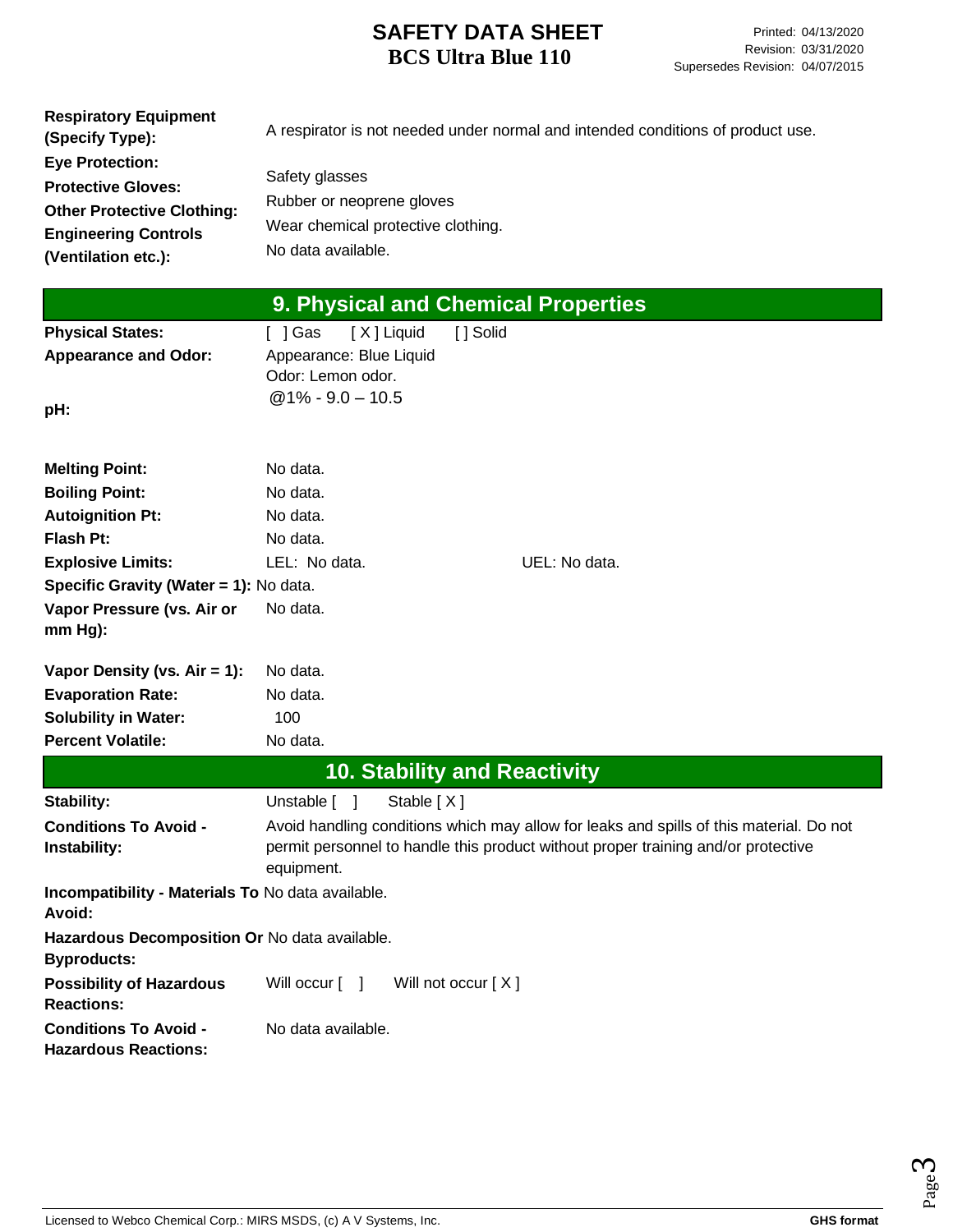|                                   |                                         | 11. Toxicological Information              |                           |  |
|-----------------------------------|-----------------------------------------|--------------------------------------------|---------------------------|--|
| <b>Toxicological Information:</b> | Inhalation, Eye contact, Skin contact   |                                            |                           |  |
| <b>Irritation or Corrosion:</b>   | Causes serious eye irritation.<br>Eyes: |                                            |                           |  |
|                                   | Skin:                                   | May cause skin irritation.                 |                           |  |
|                                   | Ingestion:                              | No known effects.                          |                           |  |
|                                   | Inhalation:                             | No known effects.                          |                           |  |
| <b>Symptoms related to</b>        | Eyes:                                   | Redness, pain, irritation.                 |                           |  |
| <b>Toxicological</b>              | Skin:<br>Redness, pain, irritation.     |                                            |                           |  |
| <b>Characteristics:</b>           | Ingestion:                              | No symptoms known or expected.             |                           |  |
|                                   |                                         | Inhalation: No symptoms known or expected. |                           |  |
| Carcinogenicity:                  | NTP? No                                 | IARC Monographs? No                        | <b>OSHA Regulated? No</b> |  |

|                                    | 12. Ecological Information                          |
|------------------------------------|-----------------------------------------------------|
| General Ecological<br>Information: | This product has no known ecotoxicological effects. |

# **13. Disposal Considerations**

**Waste Disposal Method:** Dispose of contents/container in accordance to local, state and federal regulations.

**14. Transport Information**

#### **LAND TRANSPORT (US DOT):**

**DOT Proper Shipping Name:**  Compound Cleaner, Not Regulated. **DOT Hazard Class: UN/NA Number:**

### **AIR TRANSPORT (ICAO/IATA):**

**ICAO/IATA Shipping Name:** Not Regulated

| <b>15. Regulatory Information</b>                                                                                  |               |                                                                                          |             |                                                                                                                            |            |              |  |
|--------------------------------------------------------------------------------------------------------------------|---------------|------------------------------------------------------------------------------------------|-------------|----------------------------------------------------------------------------------------------------------------------------|------------|--------------|--|
|                                                                                                                    |               | EPA SARA (Superfund Amendments and Reauthorization Act of 1986) Lists                    |             |                                                                                                                            |            |              |  |
| CAS#                                                                                                               |               | Hazardous Components (Chemical Name)                                                     |             | S. 302 (EHS)                                                                                                               | S. 304 RQ  | S. 313 (TRI) |  |
| 10213-79-3                                                                                                         | pentahydrate} | Sodium meta silicate {Sodium metasilicate                                                |             | No.                                                                                                                        | No.        | No.          |  |
| 7758-29-4                                                                                                          | triphosphate} | Sodium phosphate, Tribasic {Pentasodium                                                  |             | No.                                                                                                                        | Yes 5000LB | No           |  |
| 107-98-2                                                                                                           |               | 2-Propanol, 1-Methoxy {Propylene glycol methyl<br>ether; 1-Methoxy-2-hydroxypropane}     |             | No.                                                                                                                        | No.        | No.          |  |
| This material meets the EPA<br>'Hazard Categories' defined<br>For SARA Title III Sections<br>311/312 as indicated: |               | $[X]$ Yes $[$ $]$ No<br>7   Yes [X] No<br>[X] Yes [] No<br>[X] No<br>1 Yes<br>Yes IXI No | Fire Hazard | Acute (immediate) Health Hazard<br>Chronic (delayed) Health Hazard<br>Sudden release of Pressure Hazard<br>Reactive Hazard |            |              |  |

Page 4